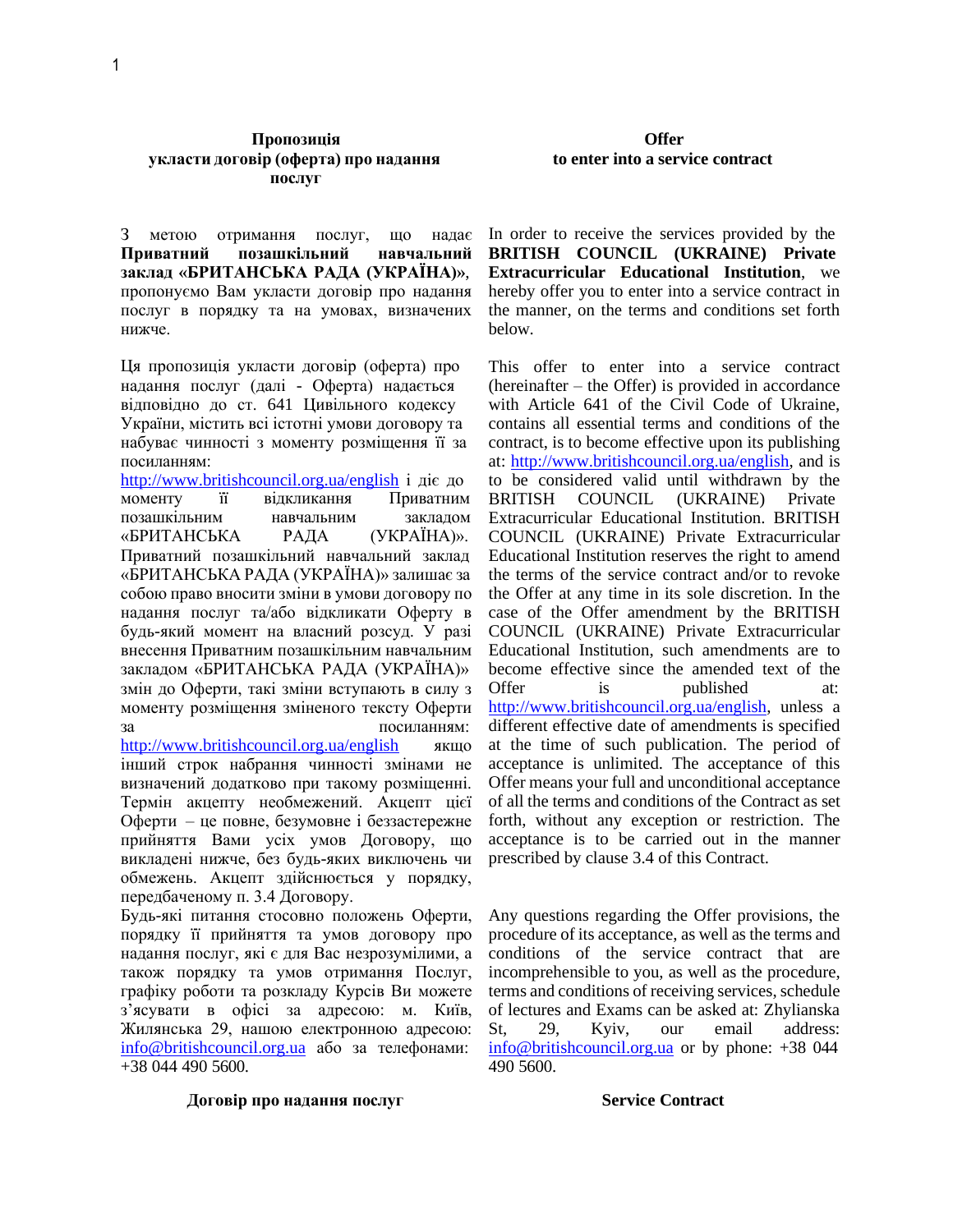### **Загальні положення General**

**Приватний позашкільний навчальний заклад «БРИТАНСЬКА РАДА (УКРАЇНА)»,** ідентифікаційний код юридичної особи - 38778542, місцезнаходження: 01033, м. Київ, вулиця Жилянська, будинок 29, в особі Директора Романової Юлії, яка діє на підставі Статуту, з однієї сторони, та Замовник з іншої, сторони уклали цей договір

про надання послуг (далі - Договір) про наступне.

Договір укладається шляхом приєднання Замовником до цього Договору без підписання письмового примірника і має юридичну силу відповідно до положень ст. 634 Цивільного кодексу України. Моментом укладення Договору є момент вчинення дій, передбачених п. 3.4. цього Договору.

Кожна Сторона гарантує іншій Стороні, що володіє необхідною дієздатністю, а також усіма правами і повноваженнями, необхідними і достатніми для укладання і виконання Договору відповідно до його умов.

### **1. Визначення термінів**

1.1. Веб-сайт Виконавця – сукупність вебсторінок, доступних у мережі Інтернет під доменним ім'ям [http://www.britishcouncil.org.ua.](http://www.britishcouncil.org.ua/) 1.2. Виконавець – Приватний позашкільний навчальний заклад «БРИТАНСЬКА РАДА (УКРАЇНА)», ідентифікаційний код юридичної особи - 38778542, місцезнаходження: 01033, м. Київ, вулиця Жилянська, будинок 29.

1.3. Замовник – фізична особа, що досягла 18-річного віку, та уклала Договір у порядку передбаченому п. 3.4. Договору.

1.4. Заявка – заявка на надання Послуг, що подається Замовником, у порядку передбаченому п. 4.1 Договору.

1.5. Курс – комплекс учбових занять та матеріалів, розроблених Приватним позашкільним навчальним закладом «БРИТАНСЬКА РАДА (УКРАЇНА)», спрямованих на вивчення англійської мови.

1.6. Послуги – інформаційно-консультаційні послуги щодо вивчення англійської мови, що надаються Виконавцем, в порядку і на умовах, визначених цим Договором.

**BRITISH COUNCIL (UKRAINE) Private Extracurricular Educational Institution,**  legal entity identification code - 38778542, location: 29 Zhylianska Street, Kyiv 01033, represented by Director Romanova Yulia, acting under the Statute, on the one part, and the Customer on the other, have entered into this service contract (hereinafter – the Contract) as follows.

The Contract is concluded by unconditional and full acceptance of all its terms and conditions via its accession by the Customer without signing a hard copy and is valid in accordance with Article 634 of the Civil Code of Ukraine. The Contract is concluded at the moment of committing the actions provided for in clause 3.4 oh this Contract.

Each Party guarantees to the other Party that it has the required legal capacity, as well as all the rights and powers needed and sufficient for the conclusion and implementation of the Contract in accordance with its terms and conditions.

### **1. Definition of Terms**

1.1. Contractor's Website means a set of web pages available on the Internet under a domain name of [http://www.britishcouncil.org.ua.](http://www.britishcouncil.org.ua/)

1.2. Contractor means BRITISH COUNCIL (UKRAINE) Private Extracurricular Educational Institution, legal entity identification code - 38778542, location: 29 Zhylianska Street, Kyiv 01033.

1.3. Customer means an individual who has reached the age of 18 and has entered into the Contract in the manner prescribed by clause 3.4 of this Contract.

1.4. Application means an application for the provision of Services submitted by the Customer in the manner prescribed by clause 4.1 of this Contract.

1.5. Course means a set of educational classes and materials developed by the BRITISH COUNCIL (UKRAINE) Private Extracurricular Educational Institution aimed at learning English.

1.6. Services mean information and consulting services for learning English provided by the Contractor in the manner and under the conditions specified in this Contract.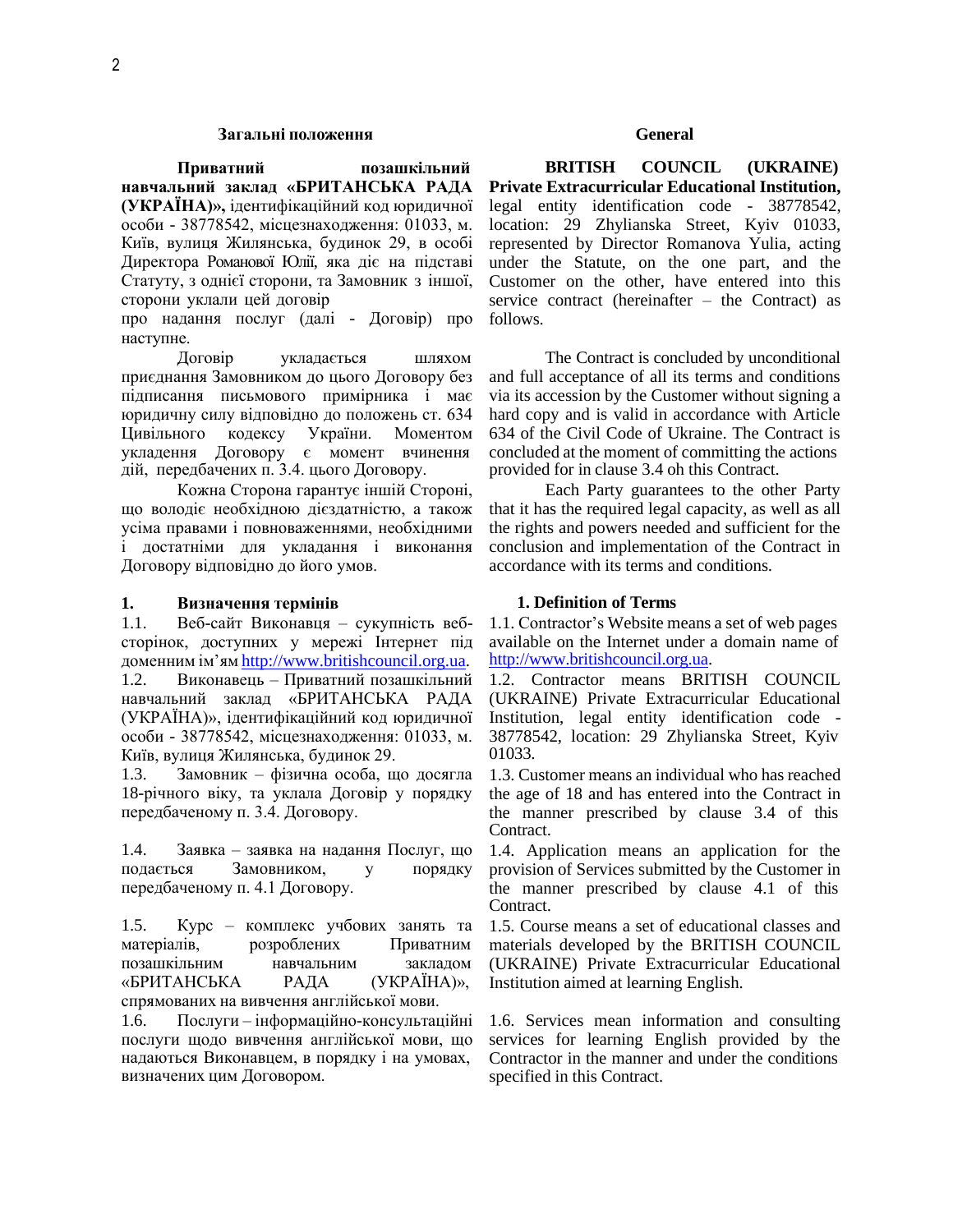Повний перелік Послуг та Курсів, а також їх вартість визначено за посиланнями: <http://www.britishcouncil.org.ua/english/children> <http://www.britishcouncil.org.ua/english/adults> [http://www.britishcouncil.org.ua/english/learn](http://www.britishcouncil.org.ua/english/learn-online)[online](http://www.britishcouncil.org.ua/english/learn-online)

Правила та умови надання Послуг – затверджені Приватним позашкільним навчальним закладом «БРИТАНСЬКА РАДА (УКРАЇНА)» правила та умови надання Послуг Виконавцем, які є невід'ємною частиною цього Договору та визначенні за посиланням: [http://www.britishcouncil.org.ua/sites/default/files/](http://www.britishcouncil.org.ua/sites/default/files/adult_-_lockstep_2020.pdf) [adult\\_-\\_lockstep\\_2020.pdf,](http://www.britishcouncil.org.ua/sites/default/files/adult_-_lockstep_2020.pdf) [https://www.britishcouncil.org.ua/sites/default/file](https://www.britishcouncil.org.ua/sites/default/files/adult-myclass_3_instalments_60_9_80_12_2020.pdf) [s/adult](https://www.britishcouncil.org.ua/sites/default/files/adult-myclass_3_instalments_60_9_80_12_2020.pdf)[myclass\\_3\\_instalments\\_60\\_9\\_80\\_12\\_2020.pdf](https://www.britishcouncil.org.ua/sites/default/files/adult-myclass_3_instalments_60_9_80_12_2020.pdf) [http://www.britishcouncil.org.ua/sites/default/files/](http://www.britishcouncil.org.ua/sites/default/files/terms_and_conditions_for_young_learner_courses.pdf) terms and conditions for young learner courses

[.pdf](http://www.britishcouncil.org.ua/sites/default/files/terms_and_conditions_for_young_learner_courses.pdf)

1.7. Опис Курсу - детальні умови щодо кожного Курсу, що включають в себе, в тому числі, але не виключно, наступні умови: назва, предмет і зміст Курсу; кількість годин і / або розклад (графік) Курсу; ціна Послуг та/ або вартість Курсу; порядок оплати та інше, з якими можна ознайомитись за посиланнями:

[http://www.britishcouncil.org.ua/english/courses](http://www.britishcouncil.org.ua/english/courses-adults/general)[adults/general](http://www.britishcouncil.org.ua/english/courses-adults/general)

[http://www.britishcouncil.org.ua/english/courses](http://www.britishcouncil.org.ua/english/courses-adults/ielts)[adults/ielts](http://www.britishcouncil.org.ua/english/courses-adults/ielts)

[http://www.britishcouncil.org.ua/english/courses](http://www.britishcouncil.org.ua/english/courses-adults/myclass)[adults/myclass](http://www.britishcouncil.org.ua/english/courses-adults/myclass)

[http://www.britishcouncil.org.ua/english/adults/my](http://www.britishcouncil.org.ua/english/adults/myclass-virtual) [class-virtual](http://www.britishcouncil.org.ua/english/adults/myclass-virtual)

[http://www.britishcouncil.org.ua/english/adults/pr](http://www.britishcouncil.org.ua/english/adults/professional-skills) [ofessional-skills](http://www.britishcouncil.org.ua/english/adults/professional-skills)

[http://www.britishcouncil.org.ua/english/children/](http://www.britishcouncil.org.ua/english/children/primary-plus-course) [primary-plus-course](http://www.britishcouncil.org.ua/english/children/primary-plus-course)

[http://www.britishcouncil.org.ua/english/children/s](http://www.britishcouncil.org.ua/english/children/secondary-plus-course) [econdary-plus-course](http://www.britishcouncil.org.ua/english/children/secondary-plus-course)

[http://www.britishcouncil.org.ua/english/children/i](http://www.britishcouncil.org.ua/english/children/ielts-preparation) [elts-preparation](http://www.britishcouncil.org.ua/english/children/ielts-preparation)

[http://www.britishcouncil.org.ua/english/children/s](http://www.britishcouncil.org.ua/english/children/summer-courses) [ummer-courses](http://www.britishcouncil.org.ua/english/children/summer-courses)

# **2. Предмет договору**

2.1. У порядку та на умовах, визначених цим

The full list of Services and Courses, as well astheir cost is available at:

[http://www.britishcouncil.org.ua/en/english/childr](http://www.britishcouncil.org.ua/en/english/children) [en](http://www.britishcouncil.org.ua/en/english/children)

<http://www.britishcouncil.org.ua/en/english/adults> [http://www.britishcouncil.org.ua/en/english/learn](http://www.britishcouncil.org.ua/en/english/learn-online)[online,](http://www.britishcouncil.org.ua/en/english/learn-online)

1.7. Terms and Conditions of Services Provision mean the terms and conditions of Services provision by the Contractor as approved by the BRITISH COUNCIL (UKRAINE) Private Extracurricular Educational Institution, which are an integral part of this Contract and available at: [http://www.britishcouncil.org.ua/sites/default/files/](http://www.britishcouncil.org.ua/sites/default/files/adult_-_lockstep_2020.pdf) adult - lockstep 2020.pdf

[https://www.britishcouncil.org.ua/sites/default/file](https://www.britishcouncil.org.ua/sites/default/files/adult-myclass_3_instalments_60_9_80_12_2020.pdf) [s/adult-](https://www.britishcouncil.org.ua/sites/default/files/adult-myclass_3_instalments_60_9_80_12_2020.pdf)

[myclass\\_3\\_instalments\\_60\\_9\\_80\\_12\\_2020.pdf](https://www.britishcouncil.org.ua/sites/default/files/adult-myclass_3_instalments_60_9_80_12_2020.pdf) [http://www.britishcouncil.org.ua/sites/default/files/](http://www.britishcouncil.org.ua/sites/default/files/terms_and_conditions_for_young_learner_courses.pdf) terms and conditions for young learner courses [.pdf](http://www.britishcouncil.org.ua/sites/default/files/terms_and_conditions_for_young_learner_courses.pdf)

1.8. Course Description means the detailed terms and conditions of each Course, including, but not limited to, the following: title, subject, and content of the Course; number of hours and/or schedule (timeline) of the Course; price of the Services and/or the cost of the Course; payment procedure and others are available at:

[http://www.britishcouncil.org.ua/en/english/course](http://www.britishcouncil.org.ua/en/english/courses-adults/general) [s-adults/general](http://www.britishcouncil.org.ua/en/english/courses-adults/general)

[http://www.britishcouncil.org.ua/en/english/course](http://www.britishcouncil.org.ua/en/english/courses-adults/ielts) [s-adults/ielts](http://www.britishcouncil.org.ua/en/english/courses-adults/ielts)

[http://www.britishcouncil.org.ua/en/english/course](http://www.britishcouncil.org.ua/en/english/courses-adults/myclass) [s-adults/myclass](http://www.britishcouncil.org.ua/en/english/courses-adults/myclass)

[http://www.britishcouncil.org.ua/en/english/adults/](http://www.britishcouncil.org.ua/en/english/adults/myclass-virtual) [myclass-virtual](http://www.britishcouncil.org.ua/en/english/adults/myclass-virtual)

[http://www.britishcouncil.org.ua/en/english/adults/](http://www.britishcouncil.org.ua/en/english/adults/professional-skills) [professional-skills](http://www.britishcouncil.org.ua/en/english/adults/professional-skills)

[http://www.britishcouncil.org.ua/en/english/childr](http://www.britishcouncil.org.ua/en/english/children/primary-plus-course) [en/primary-plus-course](http://www.britishcouncil.org.ua/en/english/children/primary-plus-course)

[http://www.britishcouncil.org.ua/en/english/childr](http://www.britishcouncil.org.ua/en/english/children/secondary-plus-course) [en/secondary-plus-course](http://www.britishcouncil.org.ua/en/english/children/secondary-plus-course)

[http://www.britishcouncil.org.ua/en/english/childr](http://www.britishcouncil.org.ua/en/english/children/ielts-preparation) [en/ielts-preparation](http://www.britishcouncil.org.ua/en/english/children/ielts-preparation)

[http://www.britishcouncil.org.ua/en/english/childr](http://www.britishcouncil.org.ua/en/english/children/summer-courses) [en/summer-courses](http://www.britishcouncil.org.ua/en/english/children/summer-courses)

# **2. Scope of Contract**

2.1. The Contractor shall provide the Customer or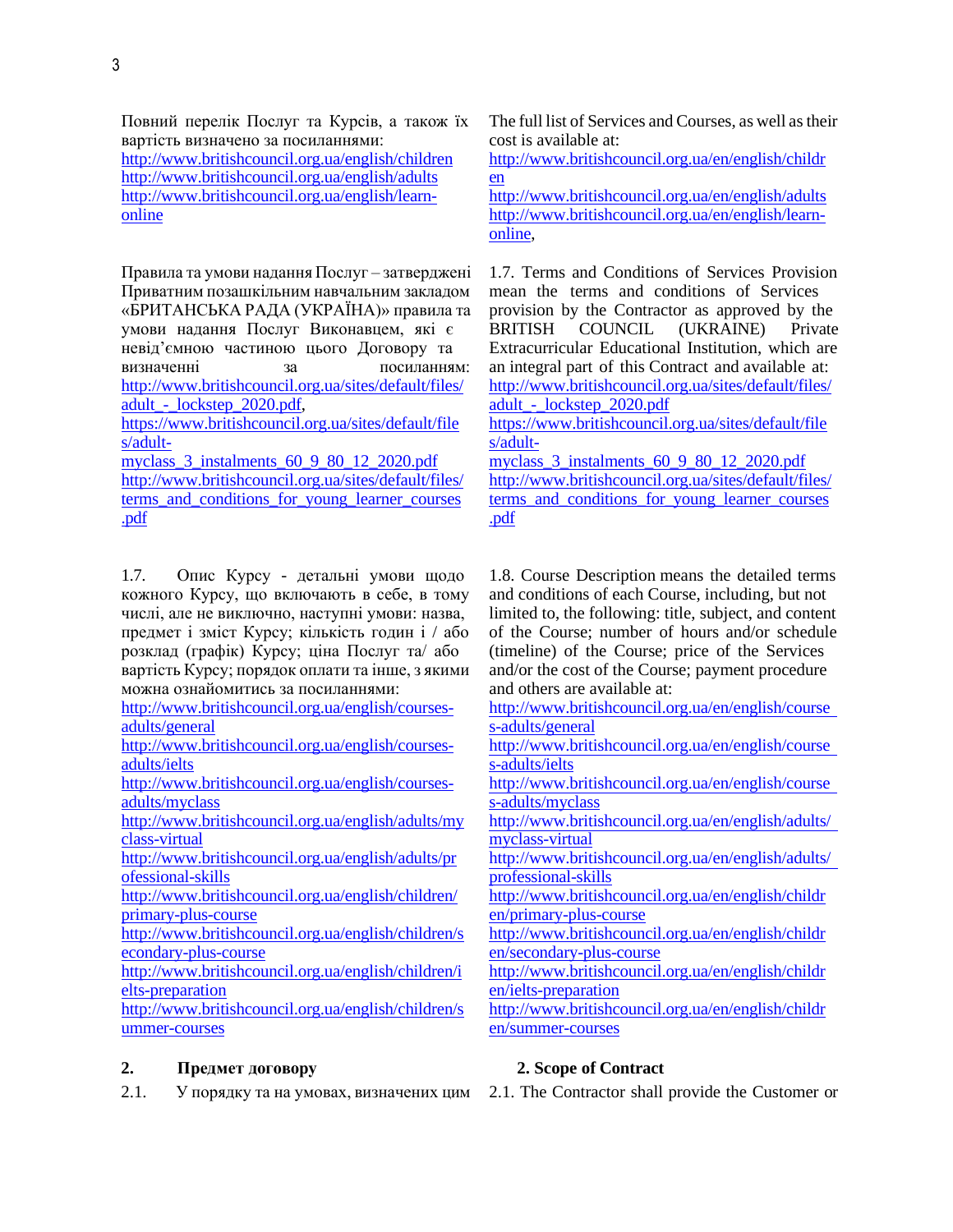Договором, Виконавець зобов'язується надати Замовнику або особі, в інтересах якої Замовник укладає цей Договір, Послуги з вивчення англійської мови, відповідно до обраного Замовником Курсу, а Замовник зобов'язується прийняти та оплатити замовлені Послуги.

2.2. Конкретний перелік Послуг/обраних Курсів зазначаються у Заявці на надання Послуг.

### **3. Порядок укладення Договору 3. Contract conclusion procedure**

3.1. Договір укладається між Виконавцем і Замовником у формі договору приєднання (ст. 634 ЦКУ) без підписання письмового примірника Договору Сторонами. Чинна версія Договору завжди розміщена за посиланням <http://www.britishcouncil.org.ua/english> та на інформаційному стенді Виконавця і в обов'язковому порядку надається для ознайомлення Замовнику до моменту здійснення ним акцепту умов Договору.

3.2. Договір вважається укладеним в порядку ст. 642 Цивільного кодексу України з моменту прийняття (акцепту) пропозиції, що здійснюється шляхом оплати Замовником послуг Виконавця, що засвідчує повне і беззастережне прийняття Замовником всіх умов Договору та прирівнюється до укладення двостороннього письмового договору про надання Послуг.

3.3. Письмовий текст цього Договору може бути наданий Виконавцем за запитом Замовника, а також може бути роздрукований Замовником самостійно з офіційного Веб-сайту Виконавця<http://www.britishcouncil.org.ua/>

3.4. Замовник здійснює акцепт Оферти та укладає Договір після ознайомлення з його умовами, шляхом оплати Послуг Виконавця в порядку, визначеному цим Договором.

3.5. Перед початком надання Послуг: 3.5. Prior to provision of the Services:

- Замовник надає Виконавцю згоду на обробку персональних даних;

- Виконавець перевіряє надходження оплати від Замовника.

3.6. Укладаючи даний Договір Замовник підтверджує, що він:

- отримав необхідну, доступну, достовірну та своєчасну інформацію про Послуги, що надаються Виконавцем (в тому числі, про наявні Курси та Програми Курсів), їх вартість, порядок та строки оплати тощо;

the person for the benefit of which the Customer enters into this Contract the English language teaching services in accordance with the Course chosen by the Customer, and the Customer shall accept and pay for the ordered Services in the manner and under the conditions specified herein. 2.2. A specific list of Services/selected Courses is

to be indicated in the Service Application.

3.1. The Contract is concluded by and between the Contractor and the Customer in the form of an accession agreement (Article 634 of the Civil Code of Ukraine) without signing a hard copy of the Contract by the Parties. The current version of the Contract is always available at <http://www.britishcouncil.org.ua/english> and on the Contractor's information stand and shall be provided to the Customer for review before s/he accepts the terms and conditions of the Contract.

3.2. The contract is considered to be concluded in accordance with Article 642 of the Civil Code of Ukraine upon the offer acceptance via payment for the Contractor's services by the Customer, certifying full and unconditional acceptance of all terms and conditions of the Contract by the Customer and is equated to the conclusion of a bilateral Service contract in writing.

3.3. The text of this Contract in writing may be provided by the Contractor at the request of the Customer and may also be printed by the Customer from the Contractor's official Website [http://www.britishcouncil.org.ua/en.](http://www.britishcouncil.org.ua/en)

3.4. The Customer accepts the Contract after review of its terms and conditions by paying for the Contractor's Services on the terms and in the manner prescribed by this Contract.

- The Customer shall authorize the Contractor to process his/her personal data;

- The Contractor checks the receipt of payment from the Customer.

3.6. By concluding this Agreement, the Customer confirms that s/he:

has received required, accessible, reliable, and timely information about the Services provided by the Contractor (including the available Courses and Course Curriculum), their cost, procedure and terms of payment, etc.;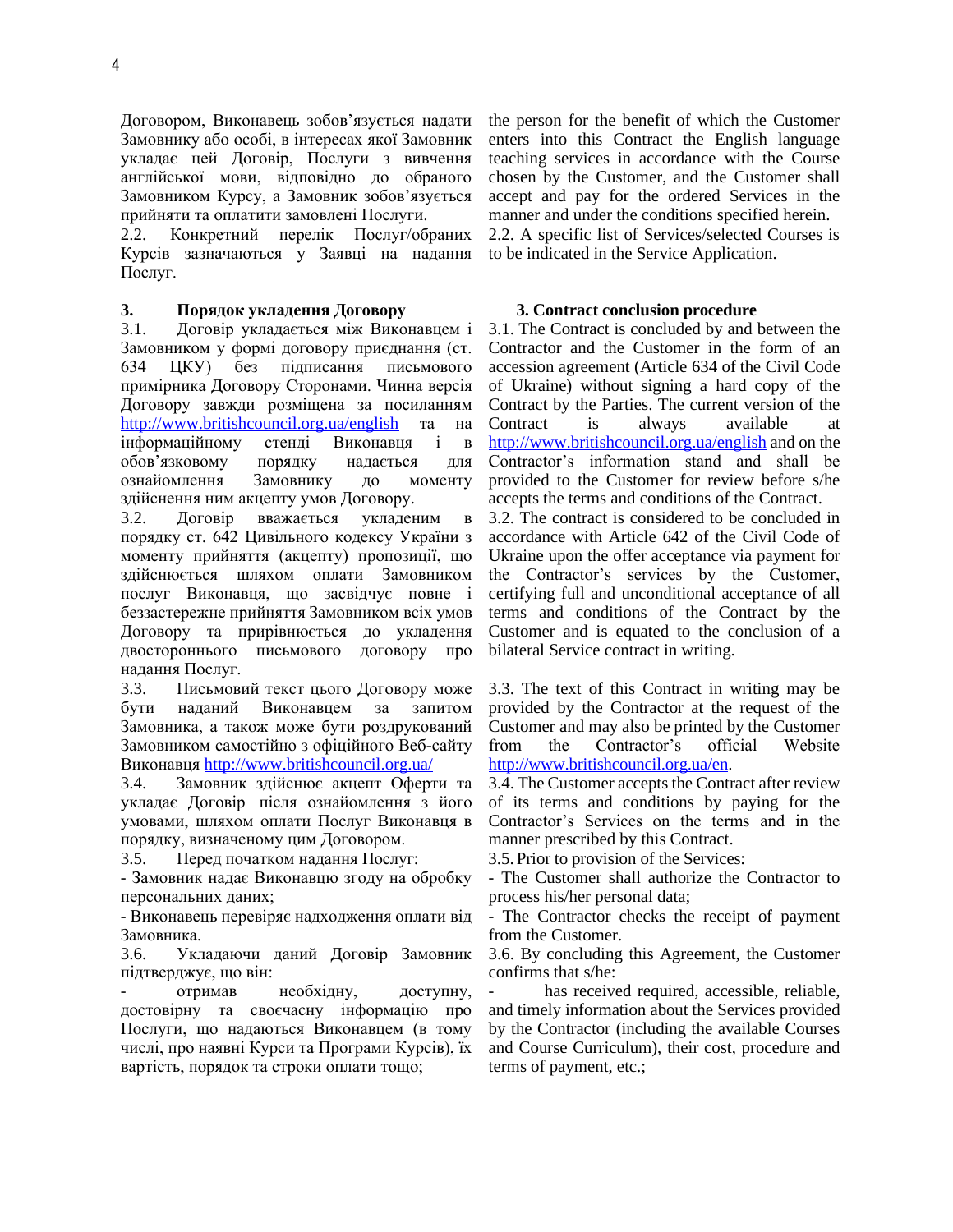в повному обсязі ознайомився та приймає умови цього Договору та Правила та умови надання Послуг.

4.1. Замовлення Послуг відбувається шляхом подання Замовником Заявки у письмовій формі за формою, встановленою Додатком № 1 до цього Договору.

4.2. Конкретний перелік обраних Замовником Послуг/Курсів зазначається в Заявці. Сторони домовились, що детальний зміст (опис, кількість навчальних годин, графік занять та інше) Курсу погоджується Сторонами до подання Замовником Заявки в Описі курсу, що розміщується на Веб-сайті Виконавця.

4.3. Після отримання Заявки від Замовника, Виконавець розглядає таку Заявку та формує рахунок або посилання (для онлайн платежів) на оплату замовлених Послуг. Рахунок передається Замовнику наручно або направляється на зазначену у Заявці електрону пошту та має бути оплачений останнім в строк, зазначений у відповідних Правилах та умовах надання Послуг.

4.4. Надання Послуг здійснюється у відповідності з Описом Курсу та згідно з розкладом встановленим Виконавцем, за умови оплати наданих Послуг. У випадку, якщо Виконавець не може надати Послуги у визначений день та час з незалежних від нього причин, Виконавець зобов'язаний запропонувати Замовнику інший день та час для надання Послуг.

4.5. За умови успішного проходження Курсу Замовнику може бути видано сертифікат /свідоцтво або інший аналогічний документ про проходження відповідного Курсу.

4.6. В залежності від обраного Курсу Послуги надаються в он-лайн режимі шляхом надання доступу до матеріалів Курсу або за адресою: м. Київ, вул. Жилянська, буд. 29

4.7. Одночасно з замовленням Послуг Замовник надає Виконавцю право на збирання, обробку та зберігання своїх персональних даних в порядку, встановленому Законом України «Про захист персональних даних».

4.8. Сторони погодились, що Послуги вважаються належним чином наданими Виконавцем та прийнятими Замовником в день закінчення обраного Курсу, якщо протягом одного дня з моменту закінчення Курсу від

has read and accepts the terms and conditions of this Contract, as well as the Terms and Conditions of Services Provision.

### **4. Порядок надання Послуг 4. Procedure for providing Services**

4.1. The Services shall be ordered by submitting a Customer's Application in writing in the form set out in Annex 1 hereto.

4.2. An exact list of Services/Courses selected by the Customer is to be indicated in the Application. The Parties have agreed that the detailed content (description, number of academic hours, schedule of classes, etc.) of the Course is to be agreed by the Parties prior to the Application submission by the Customer in the Course Description posted on the Contractor's Website.

4.3. After receipt of the Application from the Customer, the Contractor considers such Application and issues an invoice or generates a link (for online payments) to pay for the ordered Services. Invoice is to be delivered to the Customer personally or sent to the e-mail specified in the Application and shall be paid within the period specified in the relevant Terms and Conditions of Services.

4.4. The Services shall be provided in accordance with the Course Description and schedule set by the Contractor, provided that the Customer has paid for the Services. If the Contractor fails to provide the Services on a certain day and time for the reasons beyond its control, the Contractor shall offer another day and time for the provision of Services to the Customer.

4.5. Upon successful completion of the Course, a certificate or another similar document on completion of a relevant Course may be issued to the Customer.

4.6. Depending on the chosen Course, the Services are provided online by granting access to the Course materials or at 29 Zhylianska Street, Kyiv

4.7. Simultaneously with the order of Services, the Customer authorizes the Contractor to collect, process, and store his/her personal data in the manner prescribed by the Law of Ukraine on Personal Data Protection.

4.8. The Parties agree that the Services shall be deemed duly provided by the Contractor and accepted by the Customer on the date of the selected Course completion, unless no written objection was received from the Customer regarding the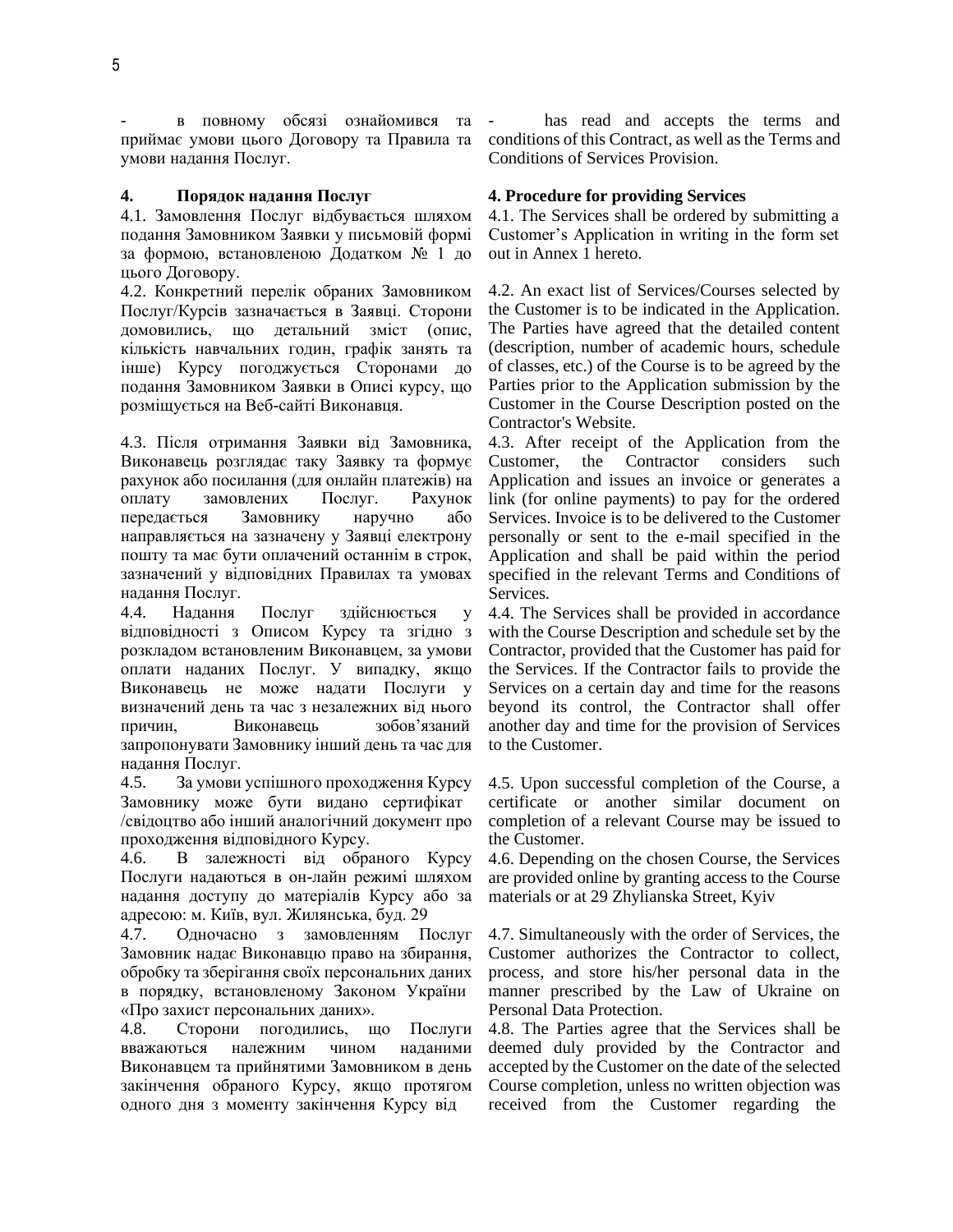Замовника не надійшло письмових заперечень щодо повноти та якості наданих Послуг.

### **5. Вартість Послуг та порядок оплати 5. Cost of Services and payment procedure**

5.1. Вартість Послуг/Курсу визначається згідно з тарифами, зазначеними за посиланнями: [http://www.britishcouncil.org.ua/english/courses](http://www.britishcouncil.org.ua/english/courses-adults/general)[adults/general](http://www.britishcouncil.org.ua/english/courses-adults/general)

[http://www.britishcouncil.org.ua/english/courses](http://www.britishcouncil.org.ua/english/courses-adults/ielts)[adults/ielts](http://www.britishcouncil.org.ua/english/courses-adults/ielts)

[http://www.britishcouncil.org.ua/english/courses](http://www.britishcouncil.org.ua/english/courses-adults/myclass)[adults/myclass](http://www.britishcouncil.org.ua/english/courses-adults/myclass)

[http://www.britishcouncil.org.ua/english/adults/my](http://www.britishcouncil.org.ua/english/adults/myclass-virtual) [class-virtual](http://www.britishcouncil.org.ua/english/adults/myclass-virtual)

[http://www.britishcouncil.org.ua/english/adults/pr](http://www.britishcouncil.org.ua/english/adults/professional-skills) [ofessional-skills](http://www.britishcouncil.org.ua/english/adults/professional-skills)

[http://www.britishcouncil.org.ua/english/children/](http://www.britishcouncil.org.ua/english/children/primary-plus-course) [primary-plus-course](http://www.britishcouncil.org.ua/english/children/primary-plus-course)

[http://www.britishcouncil.org.ua/english/children/s](http://www.britishcouncil.org.ua/english/children/secondary-plus-course) [econdary-plus-course](http://www.britishcouncil.org.ua/english/children/secondary-plus-course)

[http://www.britishcouncil.org.ua/english/children/i](http://www.britishcouncil.org.ua/english/children/ielts-preparation) [elts-preparation](http://www.britishcouncil.org.ua/english/children/ielts-preparation)

[https://www.britishcouncil.org.ua/english/children/](https://www.britishcouncil.org.ua/english/children/virtual-classrooms) [virtual-classrooms](https://www.britishcouncil.org.ua/english/children/virtual-classrooms)

[http://www.britishcouncil.org.ua/english/children/s](http://www.britishcouncil.org.ua/english/children/summer-courses)

[ummer-courses](http://www.britishcouncil.org.ua/english/children/summer-courses) та відображається у відповідному рахунку, який надається Замовнику.

5.2. Оплата Послуг здійснюється на умовах попередньої оплати в порядку та у строки, визначені Правилами та Умовами надання Послуг для відповідного Курсу.

5.3. Оплата Послуг здійснюється у безготівковій формі шляхом:

- перерахування грошових коштів на поточний рахунок Виконавця; або

- за допомогою інших платіжних засобів, які вказані на Веб-сайті Виконавця.

5.4. Моментом оплати вважається момент зарахування грошових коштів на рахунок Виконавця.

### **6. Права та обов'язки сторін. 6. Parties' rights and obligations.**

Виконавець зобов'язаний: The Contractor shall:

- своєчасно і якісно і у повному обсязі надати Послуги, передбачені відповідною Заявкою;

- надати Замовнику інформацію, що стосуються результату та процесу надання Послуг за допомогою засобів телефонного, поштового, електронного зв'язку, особисто;

completeness and quality of the Services within one day after the Course completion.

5.1. The cost of the Services/Course must be determined according to the tariffs available for review at:

[http://www.britishcouncil.org.ua/en/english/course](http://www.britishcouncil.org.ua/en/english/courses-adults/general) [s-adults/general](http://www.britishcouncil.org.ua/en/english/courses-adults/general)

[http://www.britishcouncil.org.ua/en/english/course](http://www.britishcouncil.org.ua/en/english/courses-adults/ielts) [s-adults/ielts](http://www.britishcouncil.org.ua/en/english/courses-adults/ielts)

[http://www.britishcouncil.org.ua/en/english/course](http://www.britishcouncil.org.ua/en/english/courses-adults/myclass) [s-adults/myclass](http://www.britishcouncil.org.ua/en/english/courses-adults/myclass)

[http://www.britishcouncil.org.ua/en/english/adults/](http://www.britishcouncil.org.ua/en/english/adults/myclass-virtual) [myclass-virtual](http://www.britishcouncil.org.ua/en/english/adults/myclass-virtual)

[http://www.britishcouncil.org.ua/en/english/adults/](http://www.britishcouncil.org.ua/en/english/adults/professional-skills) [professional-skills](http://www.britishcouncil.org.ua/en/english/adults/professional-skills)

[http://www.britishcouncil.org.ua/en/english/childr](http://www.britishcouncil.org.ua/en/english/children/primary-plus-course) [en/primary-plus-course](http://www.britishcouncil.org.ua/en/english/children/primary-plus-course)

[http://www.britishcouncil.org.ua/en/english/childr](http://www.britishcouncil.org.ua/en/english/children/secondary-plus-course) [en/secondary-plus-course](http://www.britishcouncil.org.ua/en/english/children/secondary-plus-course)

<http://www.britishcouncil.org.ua/en/english/childr> en/ielts-preparation

[https://www.britishcouncil.org.ua/english/children/](https://www.britishcouncil.org.ua/english/children/virtual-classrooms) [virtual-classrooms](https://www.britishcouncil.org.ua/english/children/virtual-classrooms)

[http://www.britishcouncil.org.ua/en/english/childr](http://www.britishcouncil.org.ua/en/english/children/summer-courses)

[en/summer-courses](http://www.britishcouncil.org.ua/en/english/children/summer-courses) and shall be reflected in the relevant invoice issued to the Customer.

5.2. Payment for the Services shall be made by way of advance payment in the manner and within the time limits specified in the Terms and Conditions of Services for a relevant Course.

5.3. Payment for Services shall be made by wire transfer by way of:

- transferring the funds to the Contractor's current account; or

- using other payment means specified on the Contractor's Website.

5.4. The payment is deemed made when the funds are credited to the Contractor's account.

provide the Services according to the relevant Application in timely and quality manner, and in full;

- provide the Customer with information regarding the result and process of providing the Services by telephone, mail, electronic communication, or in person;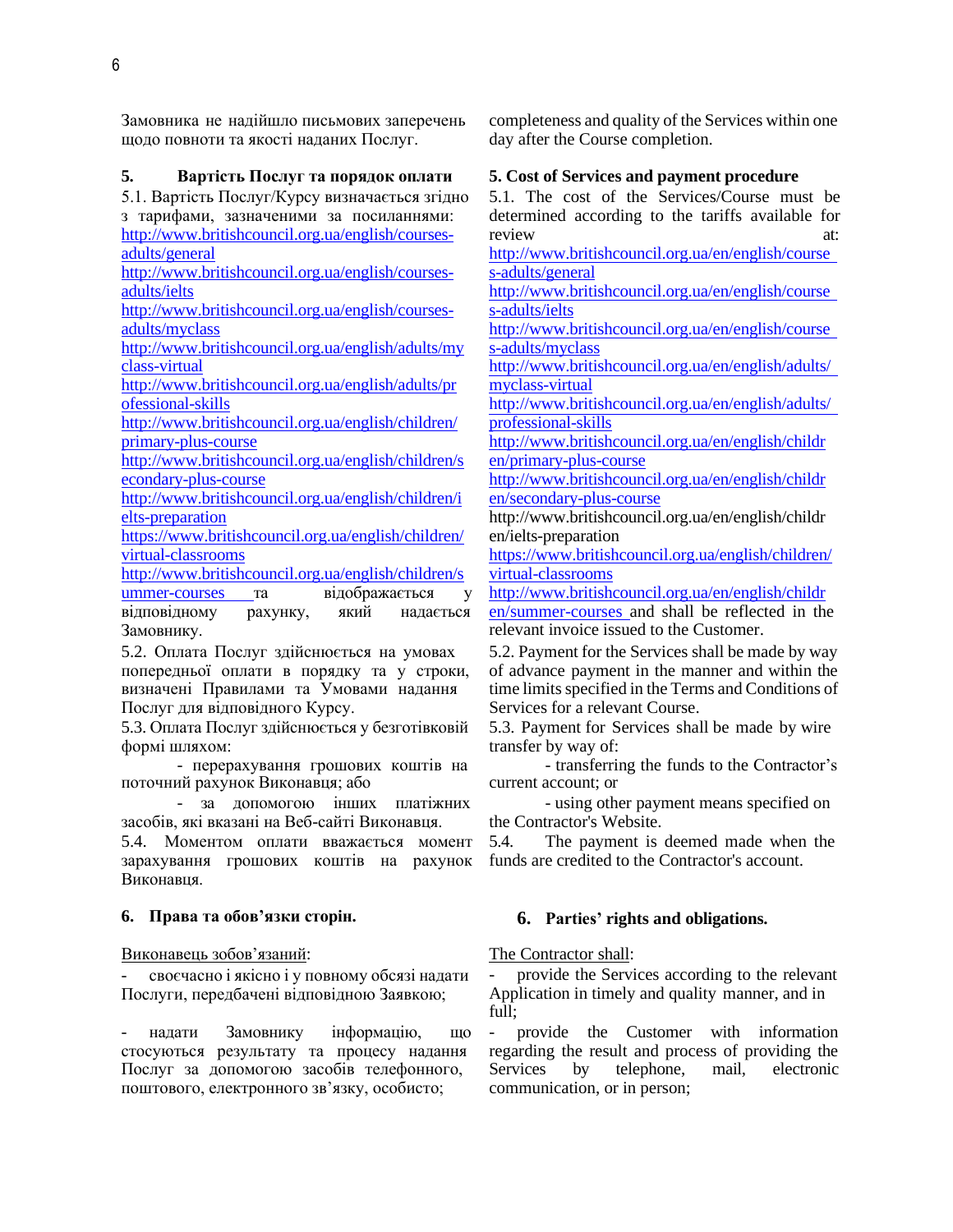інформувати Замовника про будь-які обставини, що перешкоджають або можуть перешкоджати якісному, своєчасному чи повному наданню Послуг відповідно до Договору;

- повідомляти Замовника на його вимогу про хід надання Послуг за Договором усно або засобами електронної пошти, в інший обумовлений Сторонами спосіб.

- залучати для здійснення своїх обов'язків третіх осіб, які мають необхідну кваліфікацію для надання конкретного виду Послуг;

- перевіряти надану Замовником інформацію, а також виконання Замовником умов Договору;

- використовувати адресу електронної пошти, надану Замовником, для направлення організаційних листів та/або повідомлень.

- у разі настання обставин непереборної сили, зокрема введення карантину, в односторонньому порядку змінити формат надання Послуг, у тому числі тих, що на момент настання таких обставин, уже були оплачені Замовником, на онлайн формат.

Замовник зобов'язаний: The Customer must:

за вимогою Виконавця надати необхідну інформацію та документи, що необхідні для надання Послуг;

своєчасно оплачувати Послуги Виконавця;

- дотримуватись діючого законодавства України, умов даного Договору та відповідних Правил та умов надання Послуг.

запитувати у Виконавця про хід надання Послуг за Договором усно або засобами електронної пошти;

- отримувати додаткову інформацію про Послуги, що надаються Виконавцем;

### **7. Термін дії Договору. Порядок зміни та припинення Договору.**

7.1. Договір вважається укладеним з моменту визначеного у п. 3.2. Договору, і діє протягом усього строку надання Послуг, або до моменту розірвання на підставах, визначених умовами Договору та/або нормами чинного законодавства України.

7.2. Виконавець має право в односторонньому порядку вносити зміни в цей Договір, в тому числі щодо вартості послуг, шляхом оприлюднення нових умов за посиланням

inform the Customer about any circumstances that hinder or may hinder quality, timely, or complete provision of Services in accordance with this Contract;

- notify the Customer at his/her request about the progress of the Services under this Contract orally or by e-mail, or in other way that may be agreed by the Parties.

Виконавець має право: The Contractor is entitled to:

- involve the third parties having the qualifications required to provide a particular type of Services in the performance of its duties;

- verify the information provided by the Customer, as well as the Customer's compliance with the terms and conditions of the Contract;

- use the e-mail address provided by the Customer to send organizational letters and/or notifications.

- in case of force majeure, in particular the introduction of quarantine, unilaterally change the format of Services provision, including those that have already been paid for by the Customer at the time of such circumstances, to the online format.

at the Contractor's request, provide the information and documents required for the provision of Services;<br>- pay for the Contractor's Services on time:

- comply with applicable laws of Ukraine, the terms and conditions of this Contract, as well as the relevant Terms and Conditions of Services.

**Замовник має право:** The Customer is entitled to:

request information from the Contractor regarding the progress of contractual Services provision orally or by e-mail;

receive additional information about the Services provided by the Contractor.

## **7. Term, amendment, and termination.**

7.1. The Contract is concluded at the moment specified in clause 3.2 and is valid for the entire term of the Service provision or until terminated on the grounds specified in the Contract and/or applicable laws of Ukraine.

7.1. The Contractor is entitled to amend this Contract, including the cost of the Services, unilaterally by publishing the amendments at [http://www.britishcouncil.org.ua/english a](http://www.britishcouncil.org.ua/english)nd/or on the information stand in the Contractor's premises.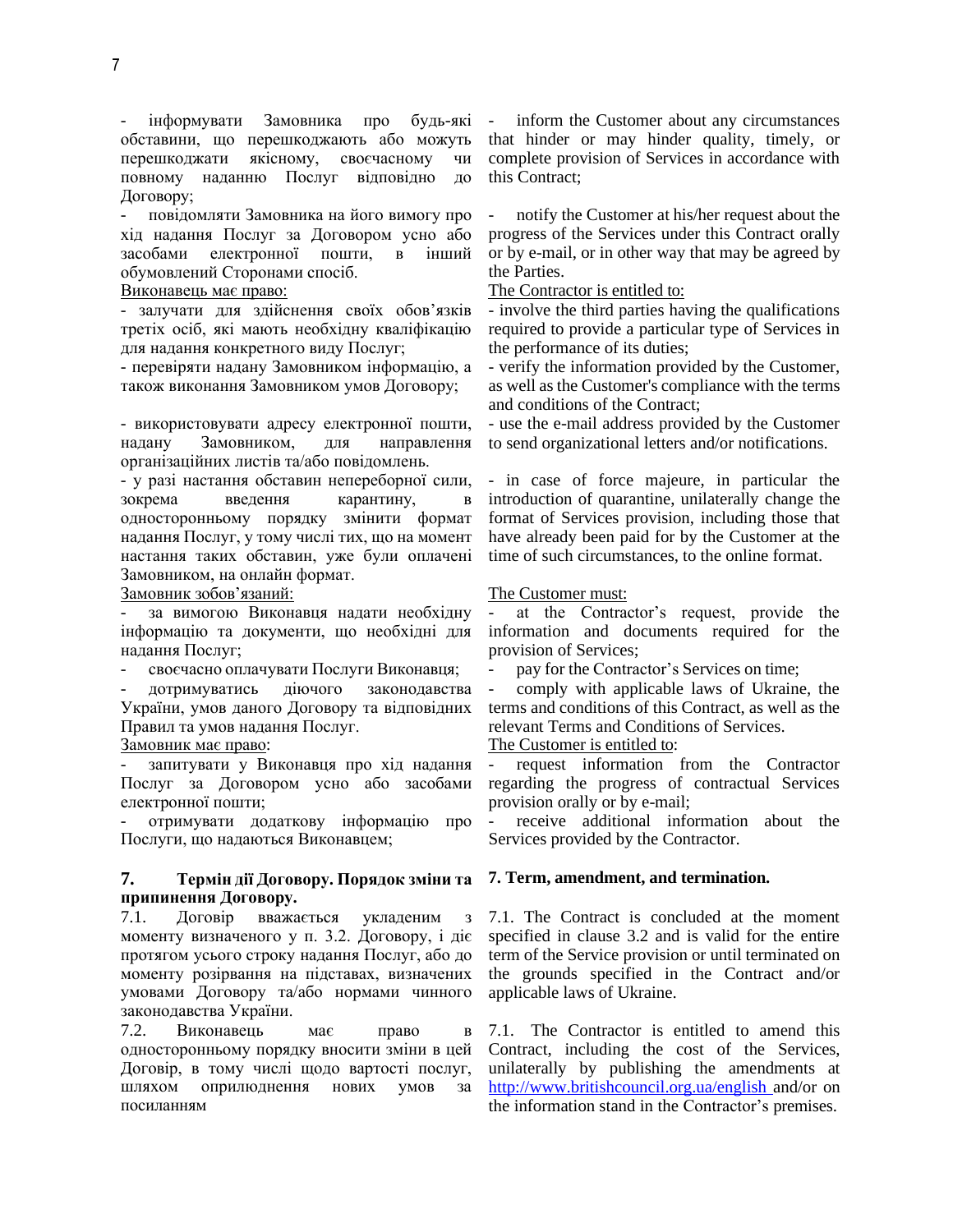<http://www.britishcouncil.org.ua/english> та/або розміщення на інформаційному стенді у приміщенні Виконавця. Зміни вступають в силу з моменту їх оприлюднення, якщо інший термін вступу змін в силу не визначений додатково при їх оприлюднені.

## **8. Додаткові умови 8. Miscellaneous**

8.1. У випадках неможливості надання Послуг в строк, встановлений в Описі Курсу, через незалежні від Виконавця причини, в тому числі, у разі настання обставин непереборної сили, Виконавець має право надати Послуги у інші строки, повідомивши про це Замовника.

8.2. Усі повідомлення з питань надання Послуг можуть бути відправлені Виконавцем на поштову або електронну адресу, зазначену Замовником у Заявці. Якщо поштову або електронну адресу було змінено, Замовник зобов'язаний негайно повідомити Виконавця про такі зміни. В іншому випадку повідомлення, надіслані Виконавцем до останньої відомої адреси Замовника, вважаються надісланими належним чином, а Замовник вважаться повідомленим належним чином.

8.3. У разі розбіжностей між українським та англійським текстами цього Договору, український текст матиме перевагу.

### **8. Вирішення суперечок 9. Arbitration**

9.1. Всі спори та розбіжності, що виникають або можуть виникнути у зв'язку з невиконанням, неналежним виконанням будь-якою Стороною умов цього Договору, підлягають вирішенню шляхом переговорів.

9.2. У випадку отримання Виконавцем від Замовника письмової претензії, Виконавець зобов'язаний протягом 30 (тридцяти) календарних днів її розглянути та направити Замовнику обґрунтовану відповідь.

9.3. Якщо Сторони не зможуть вирішити спір шляхом переговорів, будь-яка із Сторін має право звернутися для вирішення такого спору до суду у порядку визначеному чинним законодавством України.

### **9. Адреса та банківські реквізити Виконавця**

**Приватний позашкільний навчальний заклад «БРИТАНСЬКА РАДА (УКРАЇНА)»** The amendments become effective upon announced, unless a different effective date is specified during the announcement of these amendments.

7.1. If it is impossible to provide the Services within the period specified in the Course Description due to reasons beyond the Contractor's control, including in case of force majeure, the Contractor is entitled to change the terms of Services provision by sending according notification to the Customer.

7.2. All notifications regarding the provision of Services may be sent by the Contractor to the mailing or e-mail address specified by the Customer in the Application. If Customer's mailing or e-mail address has changed, the Customer must immediately inform the Contractor on this. Otherwise, all notifications sent by the Contractor to the last known address of the Customer are to be deemed to have been sent properly, and the Customer shall be deemed duly notified.

8.3. In case of any discrepancies between the Ukrainian and English texts of this Contract, the Ukrainian text shall prevail.

9.1. All disputes and disagreements that arise or may arise in connection with the non-performance or improper performance of the terms of this Contract by either Party are to be settled by the Parties through negotiations.

9.2. If the Contractor receives a claim in writing from the Customer, the Contractor is to consider it within thirty (30) calendar days and send a reasoned response to the Customer.

9.3. If the Parties fail to settle the dispute through negotiations, either Party is entitled to submit such dispute to the court in the manner prescribed by applicable laws of Ukraine.

### **10. Contractor's address and bank details**

**BRITISH COUNCIL (UKRAINE) Private Extracurricular Educational Institution**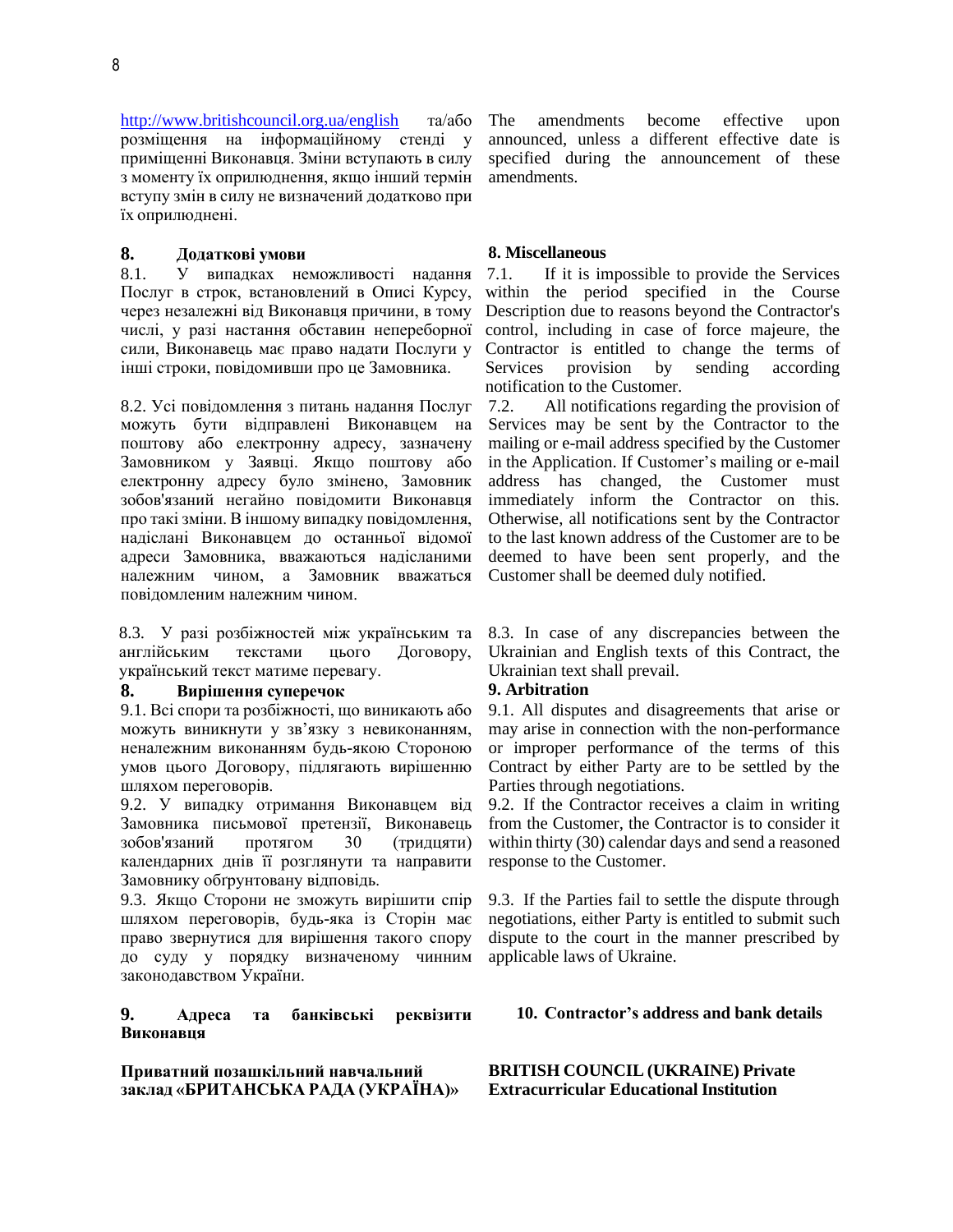ідентифікаційний код юридичної особи – 38778542

Адреса: 01033, м. Київ, вулиця Жилянська, будинок 29

IBAN UA153006140000026007500312415 (валюта рахунку: 980 (UAH)) в ПАТ «Креді Агріколь Банк» у м. Києві, МФО 300614

**Директор Романова Юлія** legal entity identification code - 38778542

Address: 29 Zhylianska Street, Kyiv, 01033

IBAN UA153006140000026007500312415 (currency: 980 (UAH)), Credit Agricole Bank Kyiv, MFO 300614

Director\_ **Romanova Yulia**